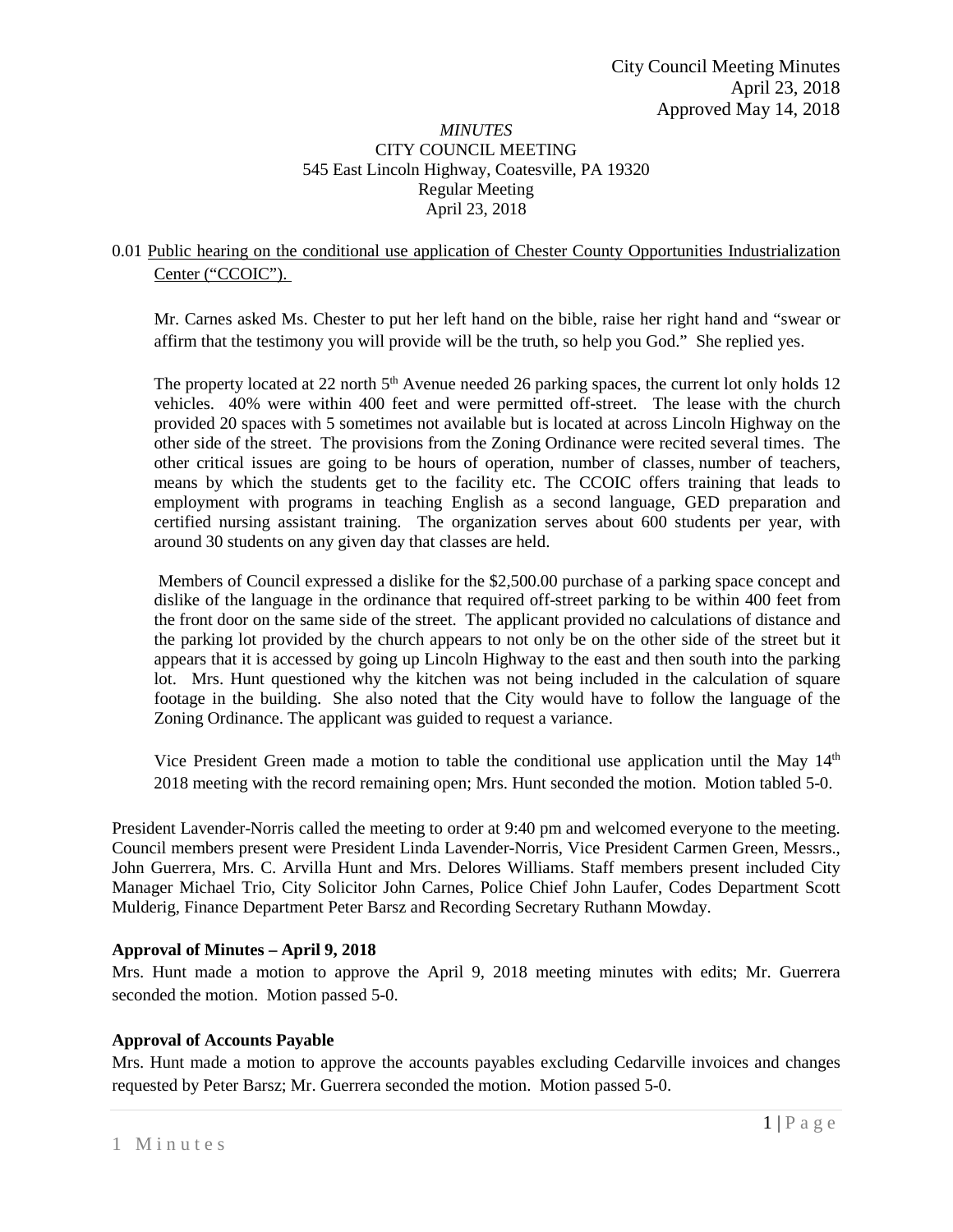### **Additions, Deletions or Modifications to the Agenda**

Vice President Green made a motion to table action item 1) appointment to the Reserve Trust Fund Commission; President Lavender-Norris seconded the motion. Motion failed 2-3. Mrs. Hunt, Mrs. Williams and Mr. Guerrera were the dissenting votes.

#### **Presentations**

1. Sonia Huntzinger – Interactive Website

Ms. Huntzinger provided an overview of the Second Century Alliance website.

## **Citizens' Hearings –** *Regular Action Items Only* **(3 Minutes)**

#### Fran Scamuffa

Ms. Scamuffa asked to be removed from the agenda for the Fire Advisory board appointment if the appointments to the Reserve Trust Fund commission is tabled until the next meeting.

#### Paul Evans

Mr. Evans stated it is important to have someone on trust Fund Commission who has done a lot over someone who has voted on using funds from it.

Mrs. Hunt made a motion to close citizens' hearings on regular action items only; Mr. Guerrera seconded the motion. Motion passed 5-0.

## **Regular Action Items**

- 1. Receive and consider Fran Scamuffa resignation from the Zoning Hearing Board Mrs. Hunt made a motion to accept the resignation of Fran Scamuffa from the Zoning Hearing Board; Mr. Guerrera seconded the motion. Motion passed 3-2. President Lavender-Norris and Vice President Green were the dissenting votes.
- 2. Receive and consider appointment of Fran Scamuffa to the Reserve Trust Fund Commission for the term 2017-2018 or Marie Lawson to the Reserve Trust Fund Commission for the tem 2017- 2018; Fran Scamuffa to the Advisory Fire Committee for the term 2018-2020 and Vincent Zambuto to the Historical Commission for the term 2018-2020

Mrs. Hunt made a motion appoint Fran Scamuffa to the Fire Advisory Committee for the term 2018-2020; Mr. Guerrera seconded the motion. Motion passed 3-2. Vice President Green and Mrs. Williams were the dissenting votes.

President Lavender-Norris made a motion to appoint Vincent Zambuto to the Historical Commission for the term 2018-2020; Vice President Green seconded the motion. Motion passed 5-0.

Mrs. Lavender-Norris made a motion to appoint Marie Lawson to the Reserve Trust Fund Commission for the 2017-2018. Motion failed due to lack of second.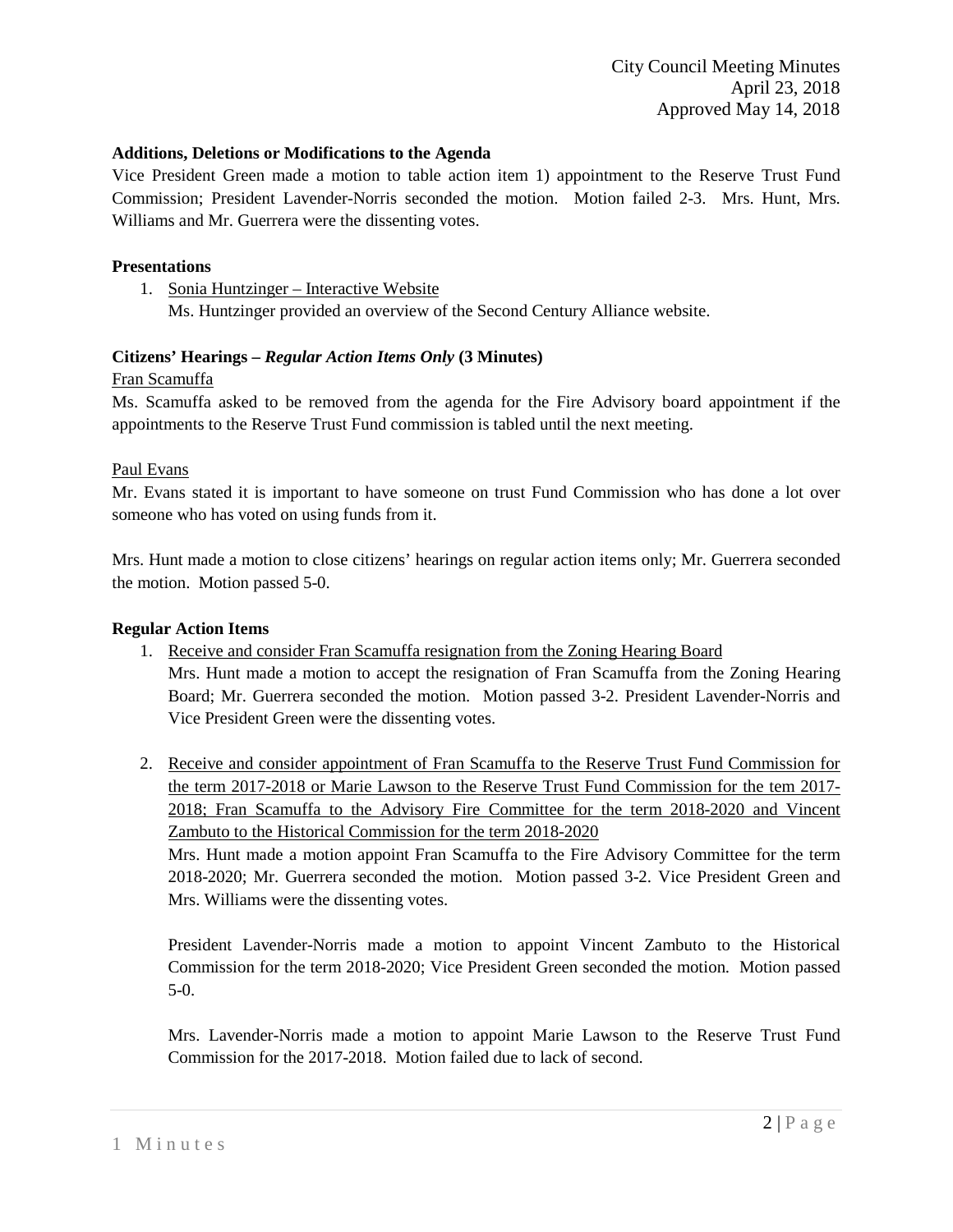Mrs. Hunt made a motion to appoint Fran Scamuffa to the Reserve Trust Fund Commission for the term 2017-2018; Mr. Guerrera seconded the motion. Motion passed 3-2. President Lavender-Norris and Vice President Green were the dissenting votes.

3. Receive and consider Second Reading and Adoption an Ordinance authorizing the City of Coatesville to acquire deeds of dedication of right-of-way and temporary construction easements for a highway improvement project (realignment of First Avenue at intersection with Lincoln Highway) in the City of Coatesville from DEPG Coatesville Associates, LP and ISG Railways, Inc., respectively

Mrs. Hunt made a motion to approve second reading and adoption an Ordinance authorizing the City of Coatesville to acquire deeds of dedication of right-of-way and temporary construction easements for a highway improvement project (realignment of First Avenue at intersection with Lincoln Highway) in the City of Coatesville from DEPG Coatesville Associates, LP and ISG Railways, Inc., respectively; Mr. Guerrera seconded the motion. Motion passed 5-0.

- 4. Receive and consider second Reading and Adoption and Ordinance authorizing the City Council of the City of Coatesville to enter into an intergovernmental Cooperation Agreement for the establishment of a Regional Pennsylvania Uniform Construction Code Board of Appeals Vice President Green made a motion to approve second reading and adoption an Ordinance authorizing the City Council of the City of Coatesville to enter into an intergovernmental cooperation agreement for the establishment of a Regional Pennsylvania Uniform Construction Code Board of Appeals; Mrs. Hunt seconded the motion. Motion passed 5-0.
- 5. Receive and consider First reading an Ordinance authorizing the City of Coatesville 9the "City) to enter into a lease agreement with PNC Equipment Finance, LLC consistent with a proposal for financing the purchase price of a JCB 3CX side shift backhoe 9Approximately \$101,000.00) with a monthly payment on the 60 month loan at an annual interest rate of 4.45% on 60 months (in arrears with documentation fee of \$150.00) subject to provisions for non-appropriation and acquisition at lease end of one dollar.

Mrs. Hunt made a motion to approve First reading an Ordinance authorizing the City of Coatesville 9the "City) to enter into a lease agreement with PNC Equipment Finance, LLC consistent with a proposal for financing the purchase price of a JCB 3CX side shift backhoe 9Approximately \$101,000.00) with a monthly payment on the 60 month loan at an annual interest rate of 4.45% on 60 months (in arrears with documentation fee of \$150.00) subject to provisions for non-appropriation and acquisition at lease end of one dollar. President Lavender-Norris seconded the motion. Motion passed 4-1. Vice President Green was the dissenting vote.

6. Receive and consider a request of the Movement Community Development Corporation ("MCDC") for "fee forgiveness" at the "Movement Block Party" on July 7, 2018 for the participating vendors.

Vice President Green made a motion to approve a request from the Movement Community Development Corporation ("MCDC") for "fee forgiveness" at the "Movement Block Party" on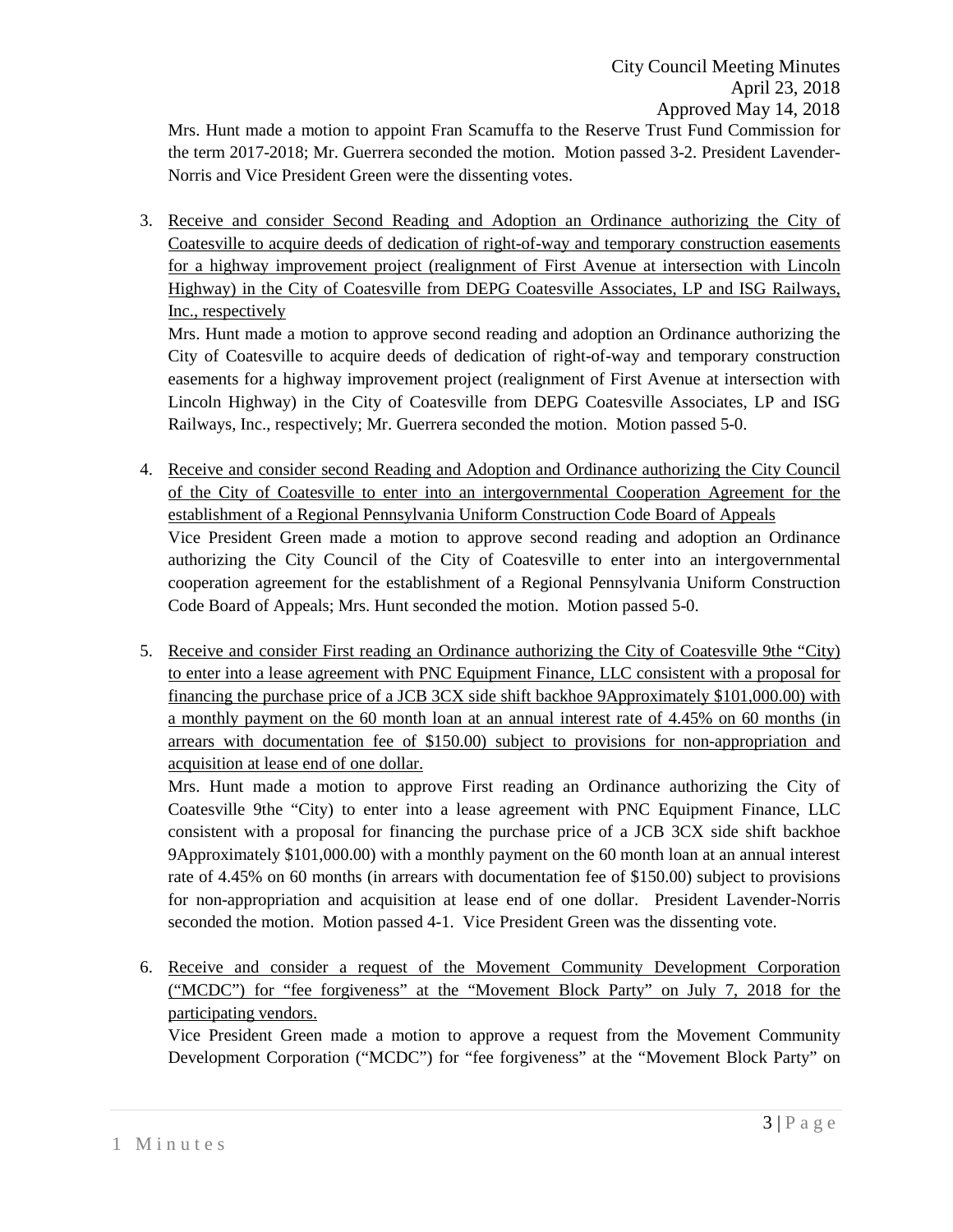7. Receive and consider Banner Permit Application from Brandywine Health Foundation requesting permission to hang 13 Strawberry Festival street pole banners on available poles and spaced evenly along Lincoln Highway from Strode Avenue to  $13<sup>th</sup>$  Avenue from May 31 – June 3, 2018. The banners will be hung by Randy Scott, Director of Operations, Brandywine Hospital Mrs. Hunt made a motion to approve the Banner Permit Application from Brandywine Health Foundation requesting permission to hang 13 Strawberry Festival street pole banners on available poles and spaced evenly along Lincoln Highway from Strode Avenue to 13<sup>th</sup> Avenue from May 31 – June 3, 2018; Mr. Guerrera seconded the motion. Motion passed 5-0.

Mrs. Hunt made a motion to close Regular Action Items; Mrs. Williams seconded the motion. Motion passed 5-0.

## **Discussion Item**

- 1. Meeting Minutes
- 2. Delores Williams Affidavit

Mrs. Williams written affidavit explaining in connection with her commencement of service on the Coatesville City Council, she is providing notice of her association with KeyBank, and plans to withdraw/recuse herself from all discussions, decisions, deliberations, and/or votes related in any manner to matters related to her employer.

3. Resolution 2006-04 – Citizen input Due to Mr. Simpson's absence, the discussion item was moved to the May 14 agenda.

## **Solicitor's Report**

John Carnes announced:

- First Avenue Realignment second reading of ordinance approved
- Wester Chester County Regional UCC Board of Appeals Board approved
- DEPG Resolution for conditional approval approved.
- Received responses for the RFP for financing of ne JCB 3CX side shift backhoe. First Reading approved this evening
- Assisted with various miscellaneous matters involving litigation and enforcement and has assisted the City in its interpretation of codes, rules and regulations and various personnel matters.

## **City Manager's Report**

Mr. Trio announced:

- Route 82 and Lincoln Highway Streetscaping programs
	- o Pre bid meeting held on April 20, 2018
	- o Bid Award anticipated May 14, 2018
- CDBG